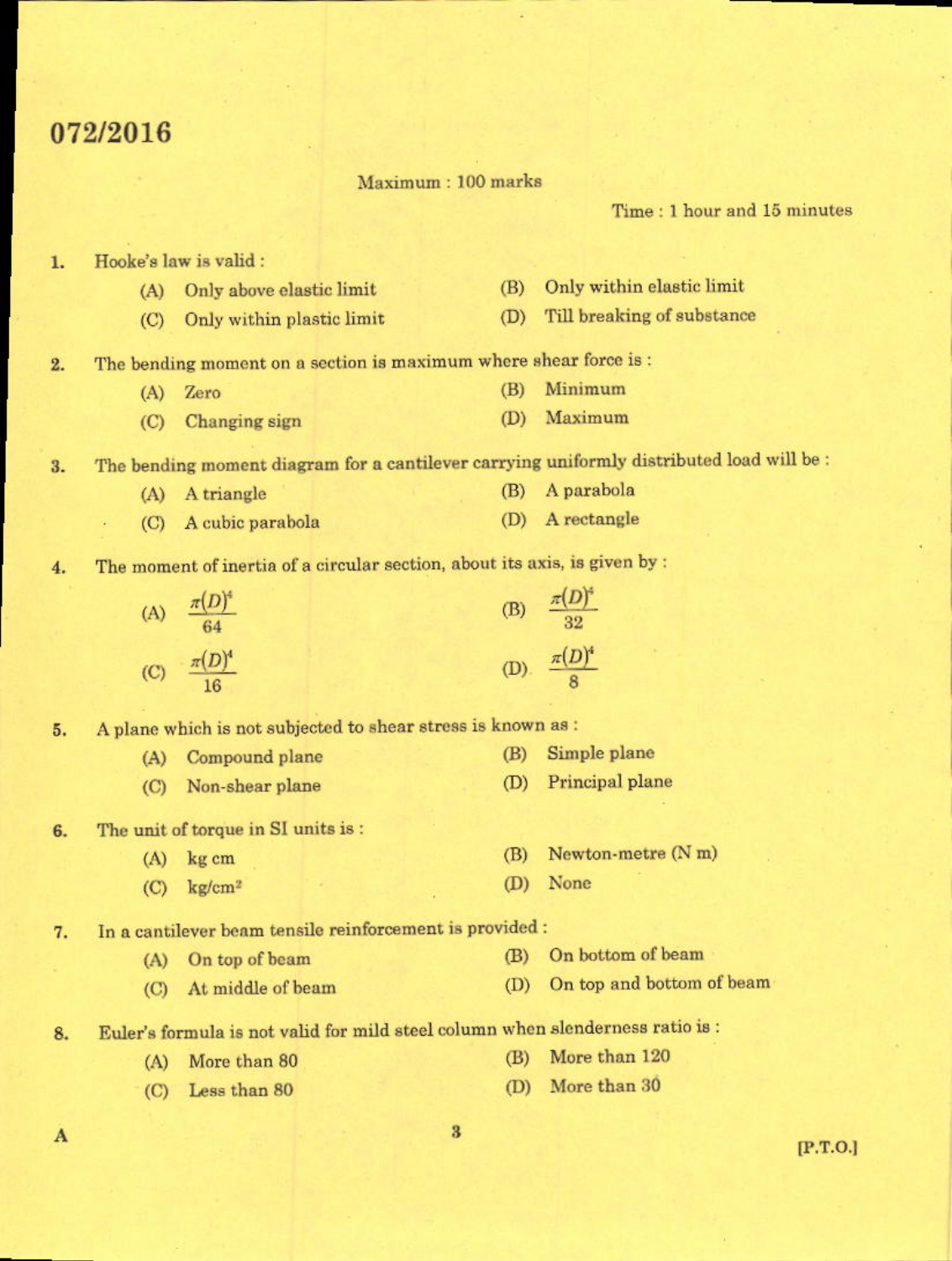| 9.       | The thickness of cylindrical shell is designed on the basis of:                                                      |                                                                                   |     |                                                                                                                                                                                                    |
|----------|----------------------------------------------------------------------------------------------------------------------|-----------------------------------------------------------------------------------|-----|----------------------------------------------------------------------------------------------------------------------------------------------------------------------------------------------------|
|          | (A)                                                                                                                  | Longitudinal stress                                                               | (B) | Bending stress                                                                                                                                                                                     |
|          | (C)                                                                                                                  | Circumferential stress                                                            | (D) | Hoop stress                                                                                                                                                                                        |
| 10.      |                                                                                                                      |                                                                                   |     | The stress at which a material fractures under large number of reversal of stresses is called :                                                                                                    |
|          | (A)                                                                                                                  | Residual stress                                                                   | (B) | Creep                                                                                                                                                                                              |
|          | (C)                                                                                                                  | Endurance limit                                                                   | (D) | <b>Ultimate</b> stress                                                                                                                                                                             |
| 11.      | one, will become :                                                                                                   |                                                                                   |     | In a closed coiled helical spring subjected to axial load, other quantities remaining the same,<br>if the wire diameter is doubled, then the stiffness of the spring when compared to the original |
|          | (A)                                                                                                                  | Twice                                                                             | (B) | 4 times                                                                                                                                                                                            |
|          | (C)                                                                                                                  | 8 times                                                                           | (D) | 16 times                                                                                                                                                                                           |
| 12.      |                                                                                                                      | A soil having uniformity coefficient less than 4 is called :                      |     |                                                                                                                                                                                                    |
|          | (A)                                                                                                                  | Uniform                                                                           | (B) | Fine                                                                                                                                                                                               |
|          | $\left($ C)                                                                                                          | Coarse                                                                            | (D) | Well graded soil                                                                                                                                                                                   |
| 13.      |                                                                                                                      | The maximum size of clay particle is:                                             |     |                                                                                                                                                                                                    |
|          | (A)                                                                                                                  | $0.1$ mm                                                                          | (B) | $0.03$ mm                                                                                                                                                                                          |
|          | (C)                                                                                                                  | $0.002$ mm                                                                        | (D) | $0.0002$ mm                                                                                                                                                                                        |
| 14.      | The ratio between the total volume of voids and the total volume of solids is called:                                |                                                                                   |     |                                                                                                                                                                                                    |
|          | (A)                                                                                                                  | Void ratio                                                                        | (B) | Porosity                                                                                                                                                                                           |
|          | (C)                                                                                                                  | Void fraction                                                                     | (D) | Solid fraction                                                                                                                                                                                     |
| 15.      |                                                                                                                      | The most accurate method of determining the water content in a sample of soil is: |     |                                                                                                                                                                                                    |
|          |                                                                                                                      | (A) Sand bath method (B) Calcium carbide method                                   |     |                                                                                                                                                                                                    |
|          | (C)                                                                                                                  | Oven drying method                                                                | (D) | Alcohol method                                                                                                                                                                                     |
| 16.      | Wet sieve analysis of fine particles is done if nearly all soil particles pass through square<br>sieve openings of : |                                                                                   |     |                                                                                                                                                                                                    |
|          | (A)                                                                                                                  | $0.075$ mm                                                                        | (B) | $0.045$ mm                                                                                                                                                                                         |
|          | (C)                                                                                                                  | $0.212$ mm                                                                        | (D) | $0.300$ mm                                                                                                                                                                                         |
| 17.      |                                                                                                                      | The plasticity index is equal to:                                                 |     |                                                                                                                                                                                                    |
|          | (A)                                                                                                                  | Liquid limit - Shrinkage limit                                                    | (B) | Liquid limit - Plastic limit                                                                                                                                                                       |
|          | (C)                                                                                                                  | Plastic limit - Liquid limit                                                      | (D) | Plastic limit - Shrinkage limit                                                                                                                                                                    |
| 0.701001 |                                                                                                                      |                                                                                   |     |                                                                                                                                                                                                    |

### 072/2016

 $\frac{4}{1}$ 

 $\mathbf{A}$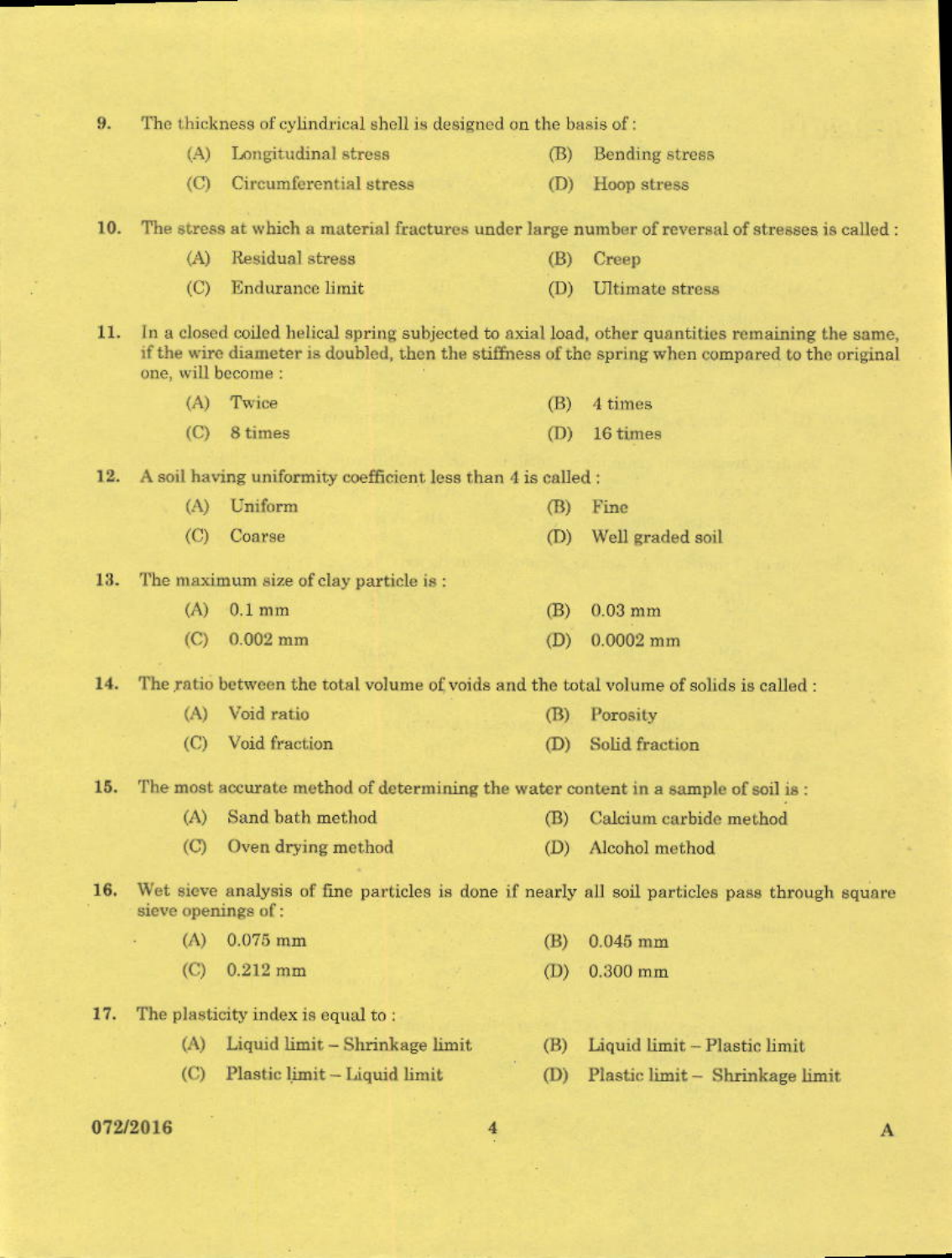- 18. If during a permeability test on a soil sample with a falling head permeameter equal time intervals are noted for drop of head from  $h_1$  to  $h_2$  and again from  $h_2$  to  $h_3$  then which one of the following relation would hold good?
	- (A)  $(h_1 h_2) = (h_2 h_3)$ (B)  $h_3^2 = h_1 h_2$
	- (D)  $h_2^2 = h_1 h_3$ (C)  $h_1^2 = h_2 h_2$
- 19. The soils most susceptible to liquefaction are:
	- (A) Saturated dense sand
	- (B) Saturated fine and medium sands of uniform particle size
	- (C) Saturated clays of uniform size
	- (D) Saturated gravel and cobbles
- 20. The angle between the horizontal and the maximum slope that a soil assumes through natural process is called :

|  |  | (A) Angle of internal friction | (B) Cohesiveness |
|--|--|--------------------------------|------------------|
|--|--|--------------------------------|------------------|

- (C) Angle of repose (D) Hydraulic gradient
- A saturated clay layer with single drainage face takes 4 years to attain 50% degree of 21. consolidation. If the clay layer had double drainage, then the time taken to attain 50% degree of consolidation is:

| $(A)$ lyear   | $(B)$ 2 years |
|---------------|---------------|
| $(C)$ 4 years | $(D)$ 8 years |

22. A comparatively sudden reduction in volume of a soil mass under an applied load is called :

- (A) Primary compression (B) Secondary compression
- (C) Initial consolidation (D) Initial compaction
- 23. The law that states that laminar flow in a saturated soil, the velocity is directly proportional to the hydraulic gradient is called :

| (A) Reynold's law | (B) Bligh's law |
|-------------------|-----------------|
| (C) Lacey's law   | (D) Darcy's law |

 $24.$ A foundation is considered as shallow if its depth is:

(C) Greater than its width

- (A) Equal to or less than its width (B) Less than 1 meter
	- (D) Greater than 1 meter

A

5

072/2016  $[P.T.O.]$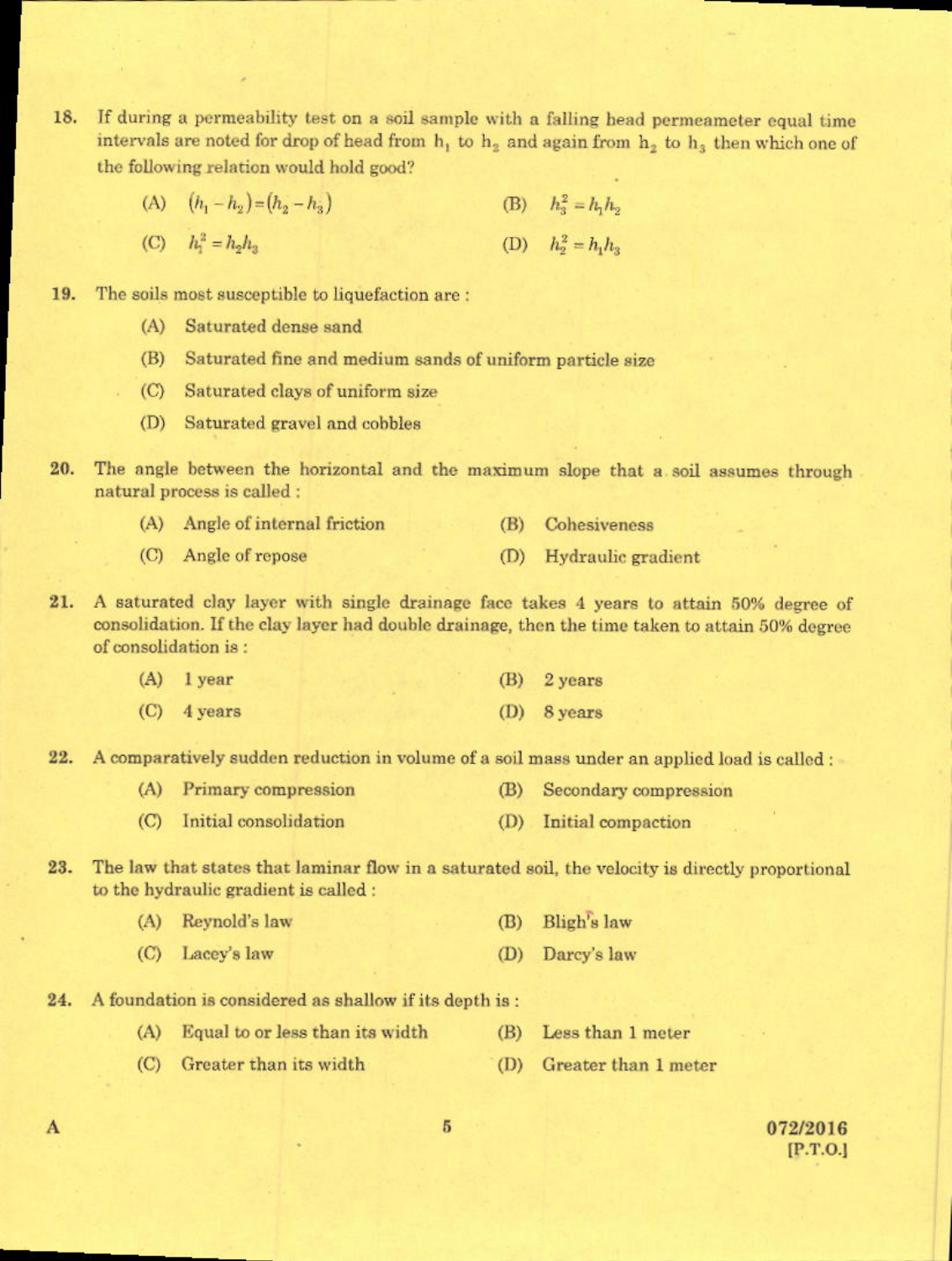$25.$ A grillage foundation is essentially a: (A) Shallow foundation Deep foundation (B) (C) Spread foundation (D) Pile foundation Maximum bearing capacity can be expected from: 26. Laminated rocks  $(A)$ (B) Compact coarse sand (C) Soft rocks (D) Granite rocks 27. The type of foundation suitable for under water structures is (A) Cast in situ concrete piles (B) Pier foundation (C) Continuous footing (D) Stepped foundation 28. The most common sampler used for obtaining a disturbed sample of soil is : (A) Split spoon sampler (B) Thin wall shelby tube sampler  $(C)$ Open drive sampler (D) Piston sampler 29. The ultimate bearing capacity of a surface strip footing on clay, according to Terzaghi's theory is:  $(A) 5.7c$  $(B) 5.14c$  $(C)$  $q_u B$ 

Where  $c =$  unit cohesion,  $q_u$  = unconfined compressive strength, and B = width of footing

 $(D)$  9  $c$ 

Negative skin friction on a pile under vertical compressive load acts : 30.

- (A) Downwards and increases the load carrying capacity of the pile
- Downwards and reduces the load carrying capacity of the pile (B)
- Upwards and increases the load carrying capacity of the pile  $(C)$
- (D) Downwards and maintains the same load carrying capacity of the pile

# 31. An ideal fluid is one which :

- (A) Obeys Newton's law of viscosity
- (B) Flows through pipes with least friction
- Is frictionless and incompressible  $(C)$
- $(D)$ Satisfies continuity equation
- For a fluid in motion, if pressure at a point is same in all directions, then the fluid is said  $32.$ to be:
	- (A) A real fluid

(B) A non Newtonian fluid

(D) A Newtonian fluid

 $(C)$ An ideal fluid

### 072/2016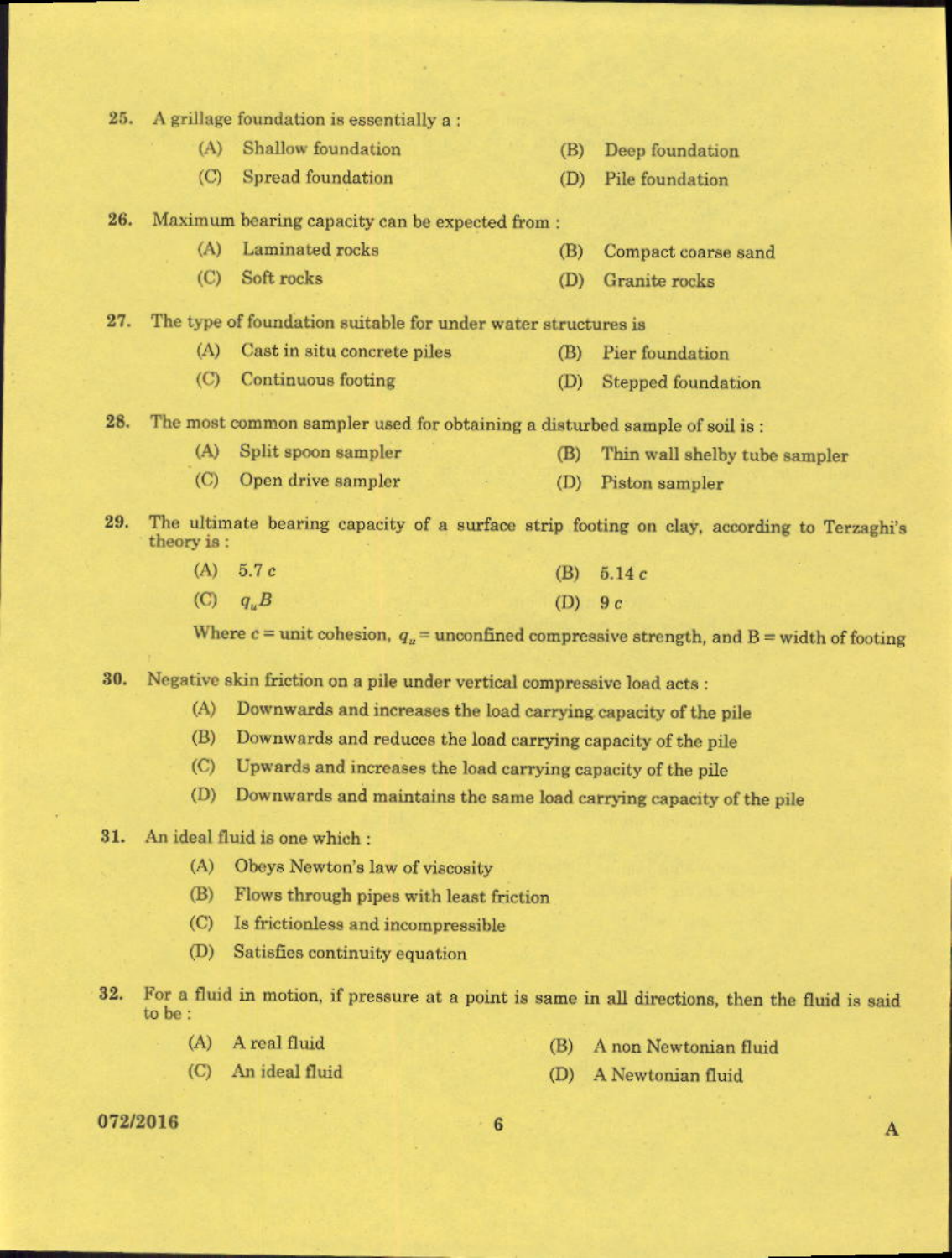| 33. | The point at which the resultant pressure on an immersed surface acts on it is known as : |                                                                       |     |                                                                                               |
|-----|-------------------------------------------------------------------------------------------|-----------------------------------------------------------------------|-----|-----------------------------------------------------------------------------------------------|
|     | (A)                                                                                       | Centre of gravity                                                     | (B) | Centre of depth                                                                               |
|     | (C)                                                                                       | Centre of immersed surface                                            | (D) | Centre of pressure                                                                            |
| 34. | equal is called as :                                                                      |                                                                       |     | A flow in which the velocities of liquid particles at all sections of the pipe or channel are |
|     | (A)                                                                                       | <b>Uniform</b> flow                                                   | (B) | Laminar flow                                                                                  |
|     | (C)                                                                                       | Turbulent flow                                                        | (D) | Unsteady flow                                                                                 |
| 35. |                                                                                           | Bernoulli's theorem deals with the principal of conservation of:      |     |                                                                                               |
|     | (A)                                                                                       | Momentum                                                              | (B) | Energy                                                                                        |
|     | (C)                                                                                       | Mass                                                                  | (D) | Force                                                                                         |
| 36. |                                                                                           | Pitot tube is a device used in the Flowing fluid for measurement of : |     |                                                                                               |
|     | (A)                                                                                       | Discharge                                                             | (B) | Pressure                                                                                      |
|     | (C)                                                                                       | Velocity                                                              | (D) | Kinetic energy                                                                                |
| 37. |                                                                                           | A hydrograph is a plot of:                                            |     |                                                                                               |
|     | (A)                                                                                       | Precipitation against time                                            | (B) | Surface run off against time                                                                  |
|     | (C)                                                                                       | Recorded run off against time                                         | (D) | Stream flow against time                                                                      |
| 38. |                                                                                           | Unit hydrograph method for flood estimation is applied to:            |     |                                                                                               |
|     | (A)                                                                                       | Large basins                                                          | (B) | <b>Hilly</b> areas                                                                            |
|     | (C)                                                                                       | Small and medium sized basin                                          | (D) | All of the above                                                                              |
| 39. |                                                                                           | An aquifer that is confined at bottom and top is:                     |     |                                                                                               |
|     |                                                                                           | (A) Partially confined aquifer                                        | (B) | Confined aquifer                                                                              |
|     | (C)                                                                                       | Unconfined aquifer                                                    | (D) | Semi-confined aquifer                                                                         |
| 40. | Weirs constructed on permeable foundation are likely to fail due to:                      |                                                                       |     |                                                                                               |
|     | (A)                                                                                       | Piping or uplift                                                      | (B) | Cracking                                                                                      |
|     | (C)                                                                                       | Crushing                                                              | (D) | Sliding                                                                                       |
| 41. |                                                                                           | Rabi crops pertain to:                                                |     |                                                                                               |
|     | (A)                                                                                       | Monsoon season                                                        | (B) | Summer season                                                                                 |
|     | $\left($ C                                                                                | Winter season                                                         | (D) | Autumn season                                                                                 |
|     |                                                                                           |                                                                       |     |                                                                                               |

 $\overline{\mathbf{A}}$ 

 $072/2016$ <br>[P.T.O.]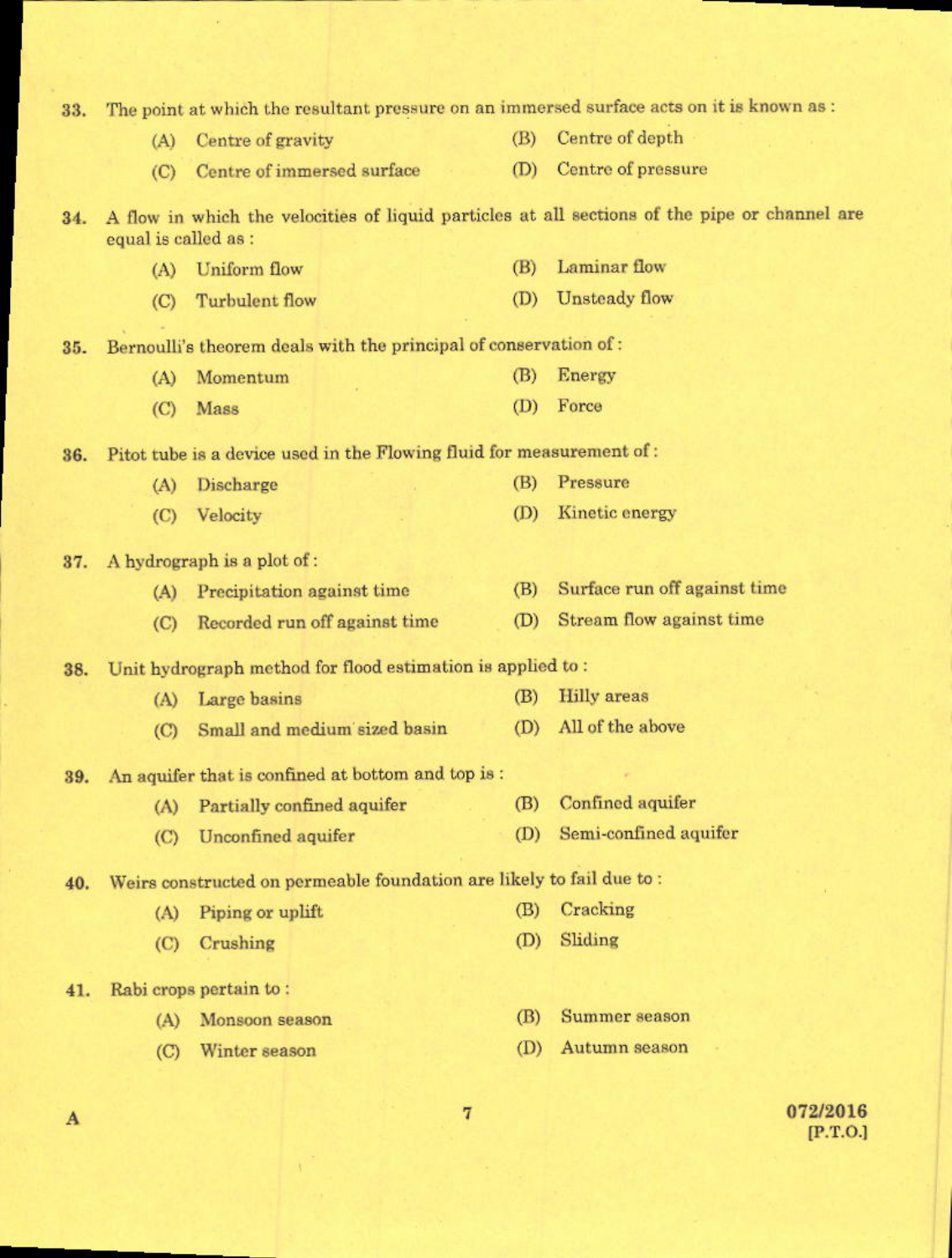| 42.      |             | Duty of a canal water is expressed in:                                     |            |                                                                                           |
|----------|-------------|----------------------------------------------------------------------------|------------|-------------------------------------------------------------------------------------------|
|          | (A)         | Cumecs                                                                     | (B)        | Centimetres                                                                               |
|          | (C)         | Millimetre                                                                 | (D)        | Ha per cumec                                                                              |
| 43.      |             | Elementary profile of a gravity dam is:                                    |            |                                                                                           |
|          | (A)         | Trapezoid                                                                  | (B)        | Right angled triangle                                                                     |
|          | (C)         | Square                                                                     | (D)        | Pyramid                                                                                   |
| 44.      |             | material in water, is called :                                             |            | The measure of the amount, to which light is adsorbed or scattered by the suspended       |
|          | (A)         | Colour                                                                     | (B)        | Turbidity                                                                                 |
|          | $\circ$     | pH                                                                         | (D)        | Acidity                                                                                   |
| 45.      |             | concentrations of:                                                         |            | Blue baby disease is caused in infants due to drinking water, containing higher           |
|          | (A)         | Nitrates                                                                   | (B)        | Cadmium                                                                                   |
|          | (C)         | Sulphides                                                                  | (D)        | Chlorides                                                                                 |
| 46.      |             | The commonly used indicator for measuring iron concentration in water is : |            |                                                                                           |
|          | (A)         | Sodium thiosulphate                                                        | (B)        | Silver nitrate                                                                            |
|          | (C)         | Eriochrome black T                                                         | (D)        | 1, 10 phenanthraline                                                                      |
| 47.      |             |                                                                            |            | The suitable method for distribution system for a city with haphazard growth pattern is : |
|          | (A)         | Ring system                                                                | (B)        | Grid system                                                                               |
|          | (C)         | Tree system                                                                | (D)        | Reticulated system                                                                        |
|          |             | 48. The settling of particles in a sedimentation tank depends upon:        |            |                                                                                           |
|          | (A)         | Length of tank                                                             |            |                                                                                           |
|          | (C)         | Depth of tank                                                              | (B)<br>(D) | Width of tank<br>Length and width of tank                                                 |
|          |             |                                                                            |            |                                                                                           |
|          | (A)         | 49. A floatation unit is usually provided to remove :                      |            |                                                                                           |
|          | $\left($ C) | Suspended solids<br>Grit                                                   | (B)        | Oil and grease                                                                            |
|          |             |                                                                            | (D)        | <b>Stones</b>                                                                             |
| 50.      |             | A commonly used coagulant is:                                              |            |                                                                                           |
|          | (A)         | Sodium                                                                     | (B)        | Chlorine                                                                                  |
|          | (C)         | Alum                                                                       | (D)        | Lime                                                                                      |
| 079/9016 |             |                                                                            |            |                                                                                           |

8

 $\mathbf A$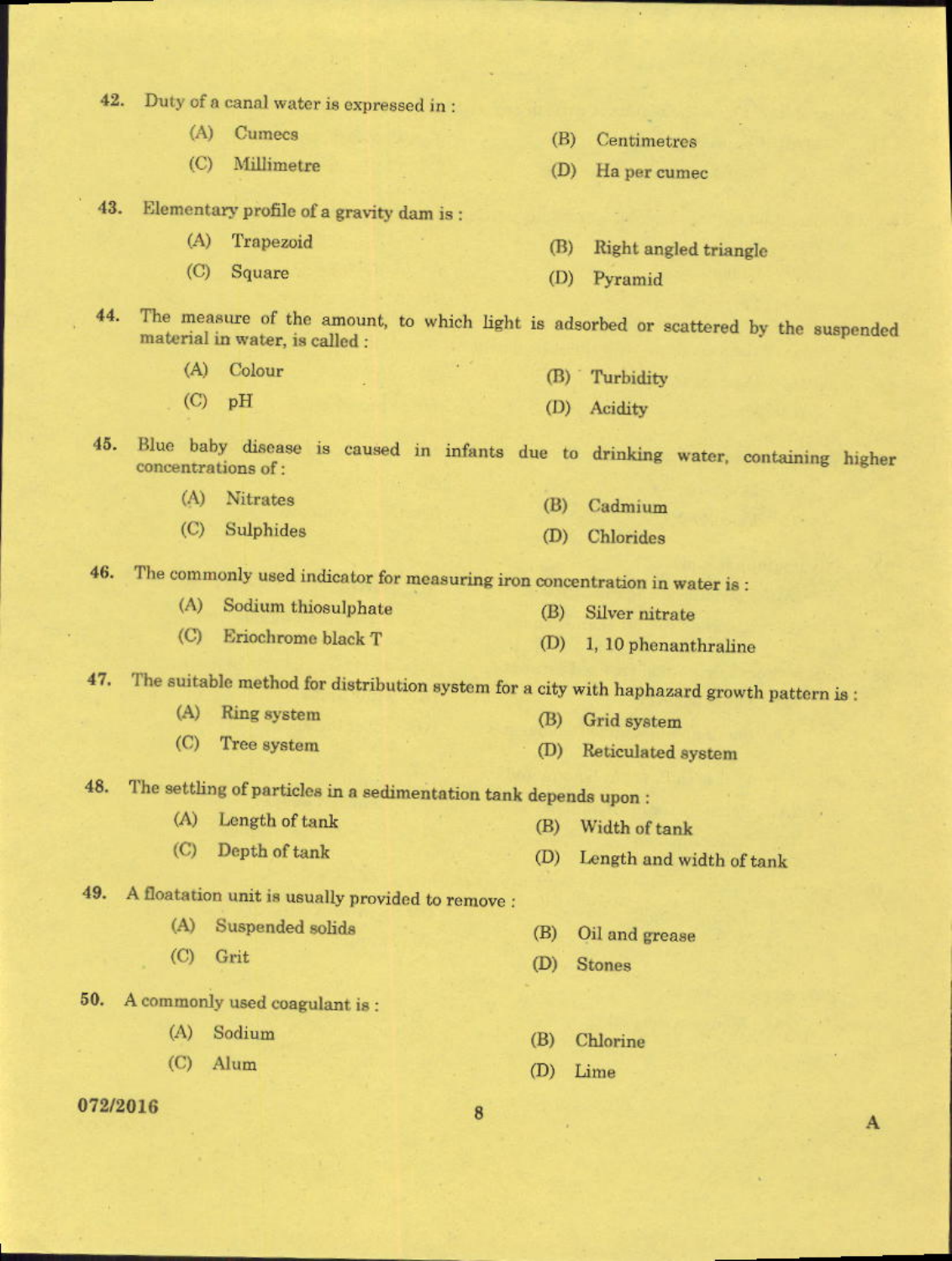| 51. |             |                                                        | From septic tank the effluents are discharged into:                             |                          |
|-----|-------------|--------------------------------------------------------|---------------------------------------------------------------------------------|--------------------------|
|     | (A)         | Soak pit                                               | (B)                                                                             | Drainage                 |
|     | $\left($ C) | Oxidation pond                                         | (D)                                                                             | Public sewer             |
| 52. |             | The maximum efficiency of BOD removal is achieved in : |                                                                                 |                          |
|     | (A)         | Aerated lagoons                                        | (B)                                                                             | <b>Trickling filters</b> |
|     | (C)         | Digestion tank                                         | (D)                                                                             | Oxidation ditch          |
| 53. |             |                                                        | Biochemical oxygen demand of wastewater represent :                             |                          |
|     | (A)         |                                                        | Total concentration of biochemical matter                                       |                          |
|     | (B)         | Total organic matter                                   |                                                                                 |                          |
|     | (C)         |                                                        | Concentration of biodegradable organic matter                                   |                          |
|     | (D)         |                                                        | Concentration of chemically degradable organic matter                           |                          |
| 54. |             | Bulking of sludge can be controlled by :               |                                                                                 |                          |
|     | (A)         | Denitrification                                        | (B)                                                                             | Aeration                 |
|     | (C)         | Coagulation                                            | (D)                                                                             | Chlorination             |
| 55. |             |                                                        | An underground passage used by pedestrians, vehicular traffic etc is known as : |                          |
|     | (A)         | Sub-way                                                | (B)                                                                             | Service road             |
|     | $\left($ C) | Fly over                                               | (D)                                                                             | Sidewalk                 |
| 56. |             |                                                        | An ideal horizontal transition curve should be a:                               |                          |
|     | (A)         | Hyperbola                                              | (B)                                                                             | Circle                   |
|     | $\rm (C)$   | Spiral                                                 | (D)                                                                             | Parabola                 |
| 57. |             |                                                        | A road connecting one town with another town is known as :                      |                          |
|     | (A)         | Main road                                              | (B)                                                                             | Highway                  |
|     | (C)         | Country road                                           | (D)                                                                             | Ring road                |
| 58. |             |                                                        | The maximum allowable super elevation is:                                       |                          |
|     | (A)         | 1 in 12                                                | (B)                                                                             | 1 in 15                  |
|     | $\left($ C) | $1$ in $18$                                            | (D)                                                                             | 1 in 30                  |
| 59. |             | The best example of a rigid pavement is :              |                                                                                 |                          |
|     | (A)         | Concrete road                                          | (B)                                                                             | Bitumen road             |
|     | (C)         | Gravel road                                            | (D)                                                                             | Water bound macadam road |
|     |             |                                                        |                                                                                 |                          |

072/2016  $[P.T.O.]$ 

 $\boldsymbol{9}$ 

 $\mathbf A$ 

d.